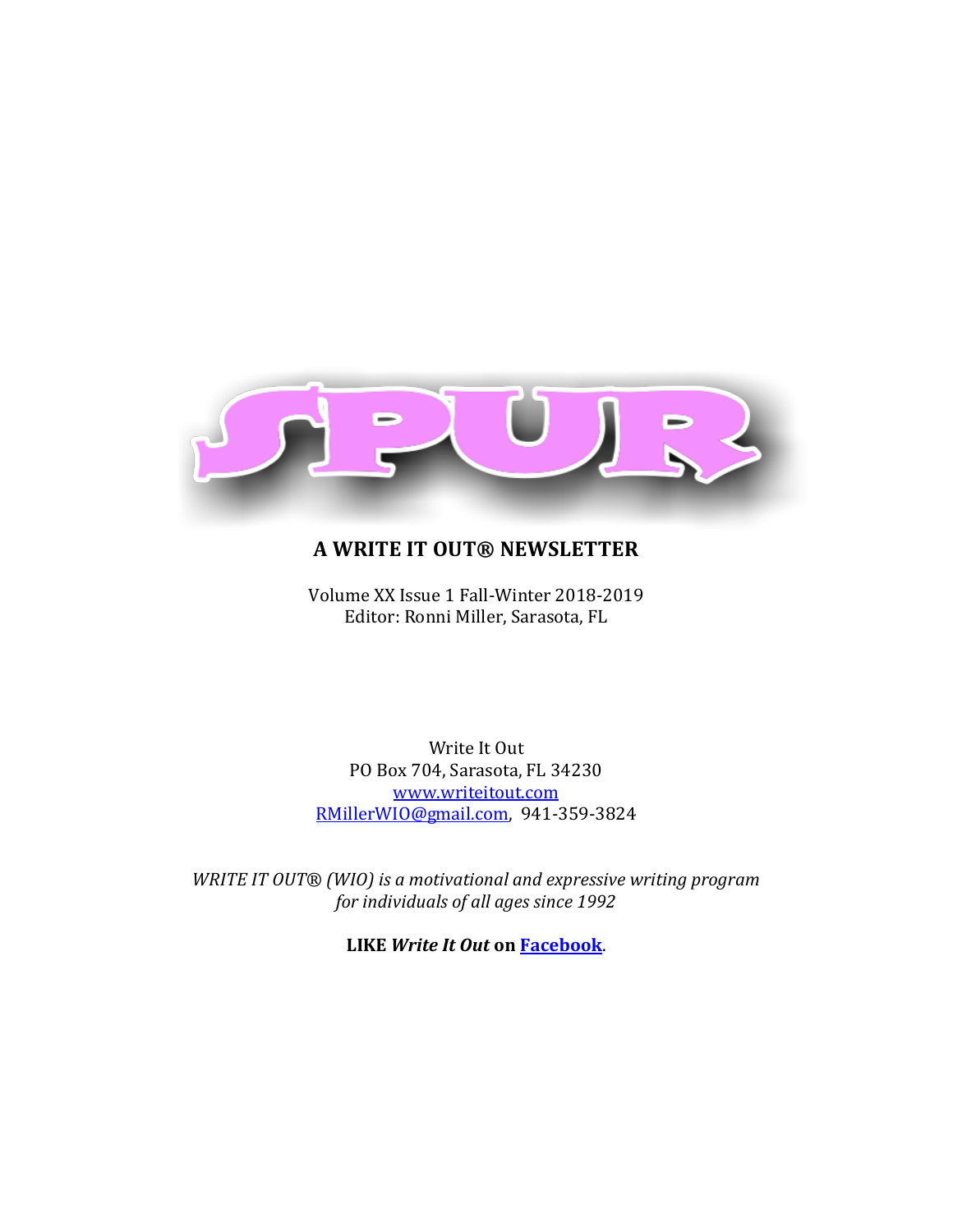# **EDITORS'S MESSAGE**



Our seasons are subtle in Sarasota, as is life changing from one beat to another. The old lingers as the new sprouts forward. Some of us at Thanksgiving traveled to spend time with family. Arlington, Virginia was my destination to have my kids and grandkids under one roof. The auto train left from Sanford, FL and arrived in Lorton VA, and in less than twenty-four hours I went from

80 degrees to 32 degrees, from palms to maples but the change was gradual as I viewed the scenes out the window of the train. Not so when I stepped into the Virginia air bundled in a down coat. The reality of icy weather was a shock. Yet it transported me back to another time in my life when it was natural to be bundled up for late November weather in New York and accommodating to snow and ice was a way of life. Writing has become my way of life now. It's the vehicle that allows me to express my thoughts, feelings and experiences, the very foundation of the Write It Out® program initiated in 1992 when an idea became a reality. My clients and students have been the source that encourages me to continue to develop this program that enables all of us to express our creativity through writing. We enter into a New Year with positive energy to attain our goals. Join us in 2019 for a week's Tuscan immersion at our traditional writing retreat workshop. You'll enjoy the Italian culture in the Chianti hills while absorbing sensory experiences to fuel your imagination. Take advantage of the five percent discount on tuition for clients, students and National League of American Pen Women members. Happy Holidays.

*Ronni*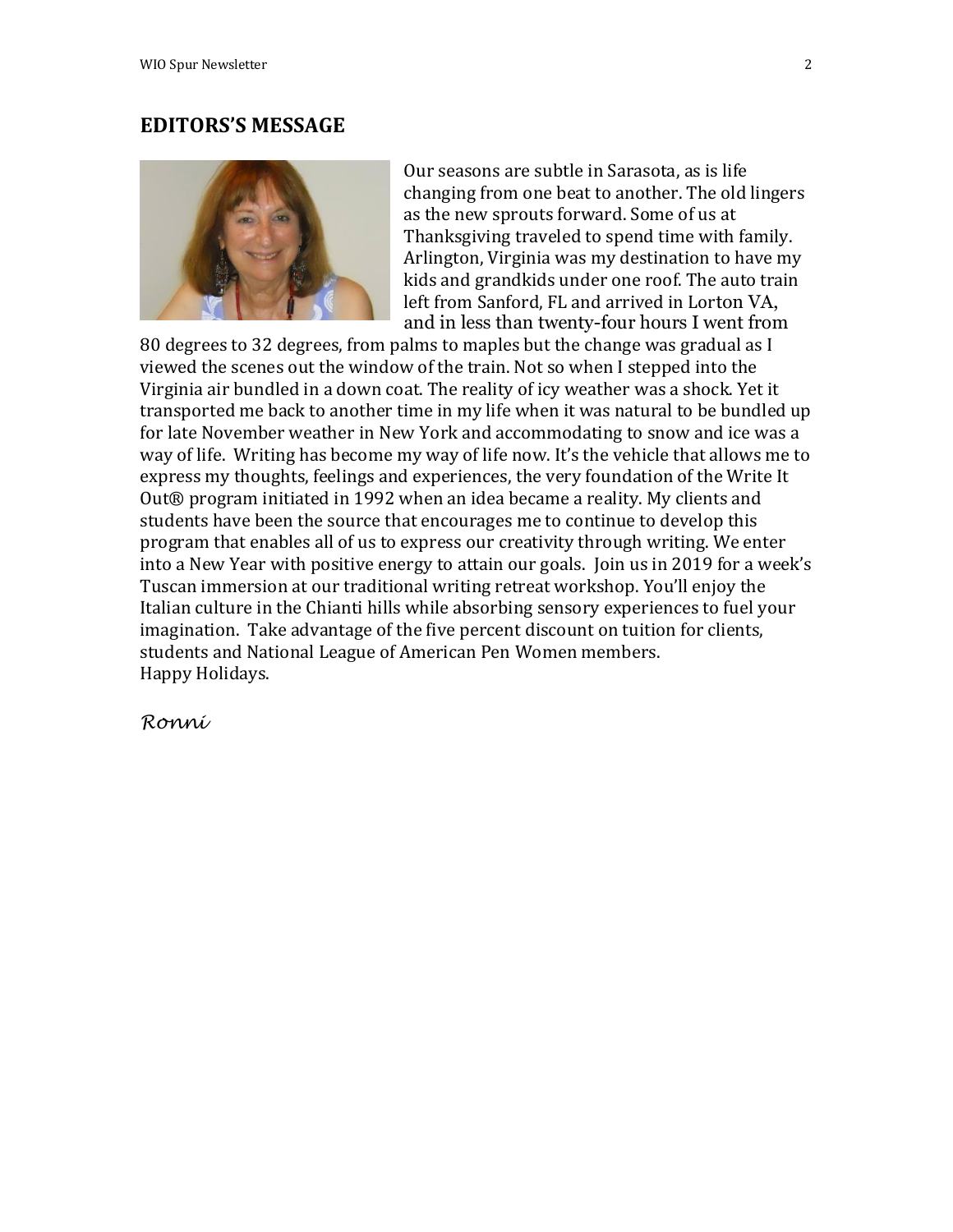### **TUSCANY IN 2019**

# **INVITATION TO JOIN US IN TUSCANY WHEN: OCTOBER 12- OCTOBER 20, 2019 WHERE: VILLA LE BARONE, PANZANO IN CHIANTI, TUSCANY, ITALY WHAT: WRITE IT OUT WRITING RETREAT & WORKSHOP WHO: YOU**

# **WHY: FOR AN EXPERIENCE OF A LIFETIME**

#### **HOW: See details on [www.WriteItOut.com](http://www.writeitout.com/)**



Join me for another Write It Out WRITING RETREAT WORKSHOP held in Tuscany, Italy since 1997. We will again be at Villa Le Barone to enjoy their gracious hospitality on October 12-20, 2019. It is a place in the Chianti hills of Panzano seeped in family as much as regional history and dates back to the Renaissance when this now fourth star hotel was a farm. Villa Le Barone is known in the region for its Tuscan cuisine and presentation and provides comfortable rooms, artistic visuals and natural spaces to stimulate your creativity, senses and imagination.





 The nearby village of Panzano has art shops, restaurants and a piazza where a marketplaces of local wares are sold weekly. The historic and art filled cities and towns of Florence, Siena and San Gimignano are optional day trips away.

Salons in the evenings provide a time for participants to share their work. My third novel has several scenes that are set here and I enjoy reading them one evening at the salon. Immersion for a week in Tuscan culture is a treat for a lifetime. See [www.writeitout.com](http://www.writeitout.com/) for more particulars. Ronni and Write It Out's clients and students plus paid-up members of the National League of American Pen Women are eligible for a 5% discount on tuition for the Tuscany workshop. **Registration begins in January 21, 2019.** Seven is the *minimum* number of participants in order to make this adventure happen. Space at the Villa Le Barone is limited. Early registration is suggested.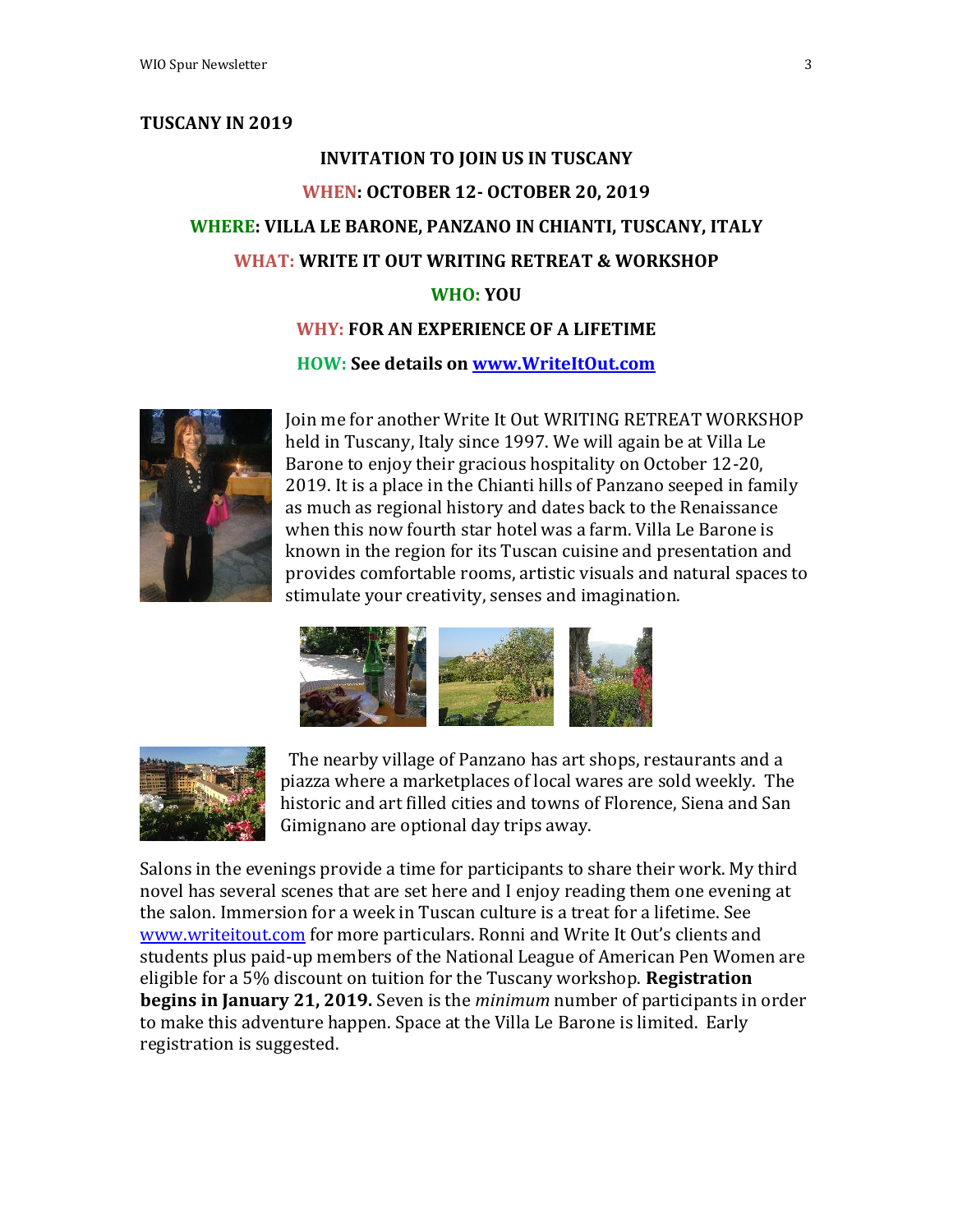# **BOOK MIDWIFE AVAILABLE**

You've been thinking about and planning to house your collection of stories in a book. You're not sure how to organize the material whether memoir or fiction, essays or poetry. Time evaporates. Now is the time to begin the project you've dreamed about. Set your goals. Envision the finished project. Make an appointment with me, Book Midwife/Developmental editor who will guide you to birth your book. Don't wait make your arrangements for private work before the end of the year and take advantage of the 2018 fees. Contact Ronni [RMillerWIO@gmail.com](mailto:RMillerWIO@gmail.com) or 941-359-3824 to discuss your needs and set up an appointment.

# *NEW* **PLAYWRITING WORKSHOP LAUNCHED**

The playwriting workshop began early summer and has continued through the fall with plans to continue through the winter. One of our students Roxanne Baker workshoped her play *Not My Neighbors* in the class and a reading of it was presented at Bookstore I in Sarasota this past November 11, 2018. This is a small class of those who are just beginning to write monologues, dialogues, ten-minute and full length plays and some who have had previous experience and desire to continue to have their plays read and honed in an incubation space. The study of playwriting is also helpful for the prose writer to incorporate dialogue in their manuscripts. E-mail or call Ronni if you're interested in joining the group [RmillerWIO@gmail.com](mailto:RmillerWIO@gmail.com) or 941-359-3824.

#### **ANNOUNCING THE NEW ARRIVAL**



*The Hum And The Buzz* by Joy Douglas has just been published! The term of gestation and delivery as we worked together was almost three years, and Joy delivered a delicious and sparkling book of her forty years of experiences running Douglas House, a guest house in Stockbridge, MA. This is the famous town in the Berkshires known as the summer home of Boston Symphony, The Red Lion Inn and theater playhouses. Chapters provide humor, how-to's, profiles of guests and workmen and relationships with the famous of the Boston Symphony. I had the pleasure of attending and being honored

at the opening book signing at Douglas House. Former and ongoing guests as well as the important workers cheered the author as she read a few stories from the book. Afterwards we were all treated to a sumptuous, catered meal hosted by Joy and husband Chet under a tent as we viewed the sunset over the lake. Joy first began writing stories of her experiences running a guesthouse in my class at The Longboat Key Education Center entitled Express Yourself Through Writing. It was clear to me that Joy had a book and we then began working together in private to birth it. You don't want to miss this warm and insightful story soon to be available on Amazon.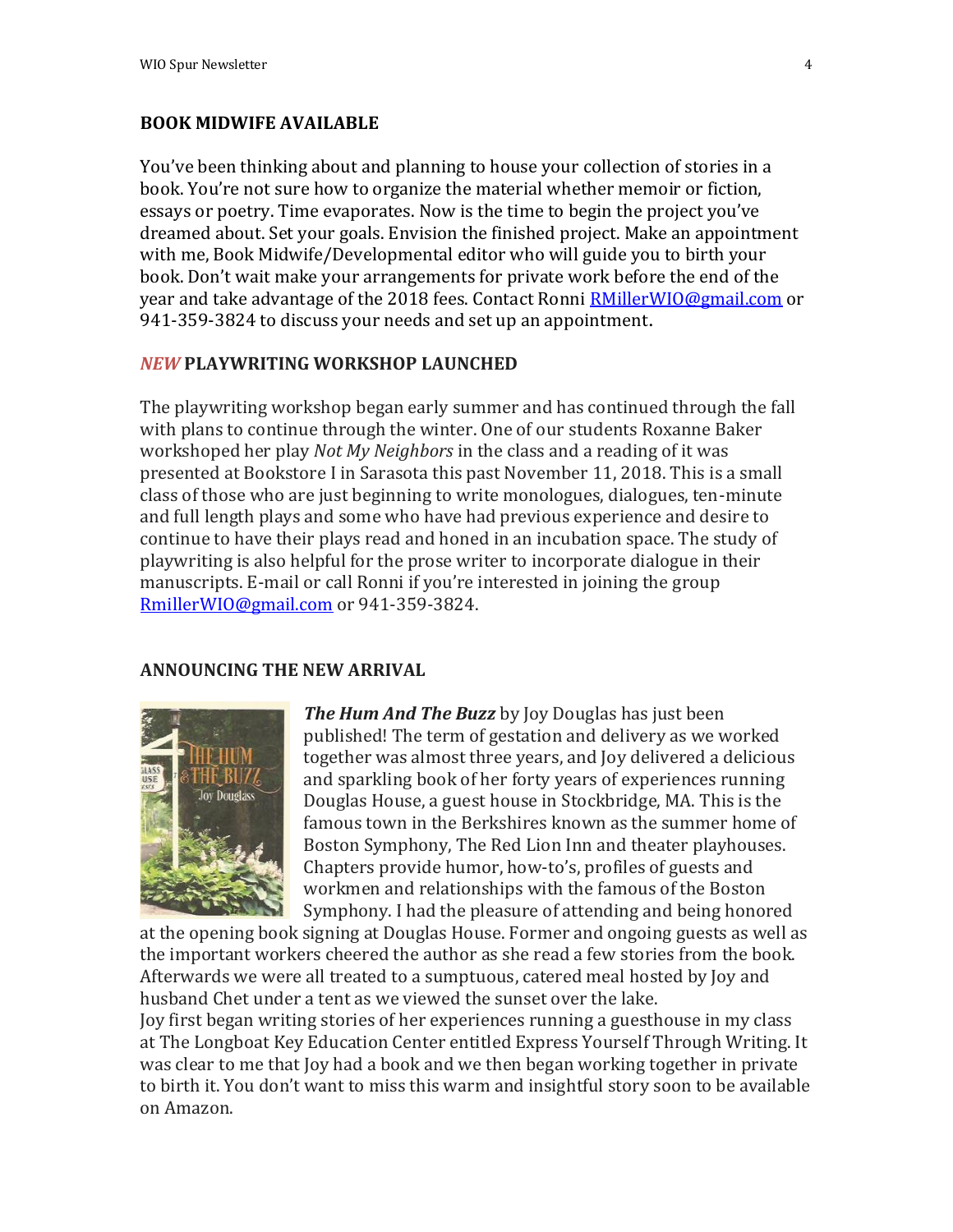### *BETWEEN LOVERS* **TO BE PUBLISHED**

Robi Jode Press will soon publish my new collection of short stories *Between Lovers.*  It encompasses stories of relationships where protagonists are discovered and abandoned, embraced and replaced and evolve to their essential selves. Many of the stories in this collection have won awards for fiction. This joins *Domestic Shorts,* my first collection of short stories focused on relationships. Date of publication will be announced in 2019.

# **CREATIVE WRITING WORKSHOP AT RONNI'S STUDIO**

The lazy days of summer were alive with creativity at Ronni's Studio in Pinehurst Village Sarasota. The popular creative writing at-home workshops once a tradition, began again this summer and are continuing through the fall and winter. Small groups meet for two hours a week in four -week terms to share memoir and fiction materials, some headed for books. It only takes desire, and dedication to join the group regardless of experience. Some people are published, some not, but all enjoy the connection to creativity. To sign up for a term or a day contact Ronni: [RMillerWIO@gmail.com](mailto:RMillerWIO@gmail.com) or call 941-359-3824.

# **NEW YORK MOUNTAIN MAGIC**

Twenty-four years ago a WIO workshop began in the rural community of Greenville, NY. The local library in the tiny village hosted writers who met for a one-week intensive. People returned year after year, brought children and grandchildren, friends and neighbors. The children and grandchildren grew into adults and some became professional writers and moved across the country. Some were second home dwellers who shuttled between New York City and Greenville, some were native farmers who had lived on the land for generations. All came together year after year to share stories in writing and they bonded with each other. At the time when the workshop began I was living with my husband in a nearby community, and since moved thousands of miles south. I missed the mountains and each year made a pilgrimage back to the magic I had experienced and remembered. 2019 will begin a new chapter of holding a WIO workshop elsewhere in the mountains because the Greenville Library is no longer able to support this workshop. Students and I are looking into ways to provide a new workshop in a new location. News as to our success will be announced.



*WIO workshop in September 2018 at the Greenville Library, Greenville NY*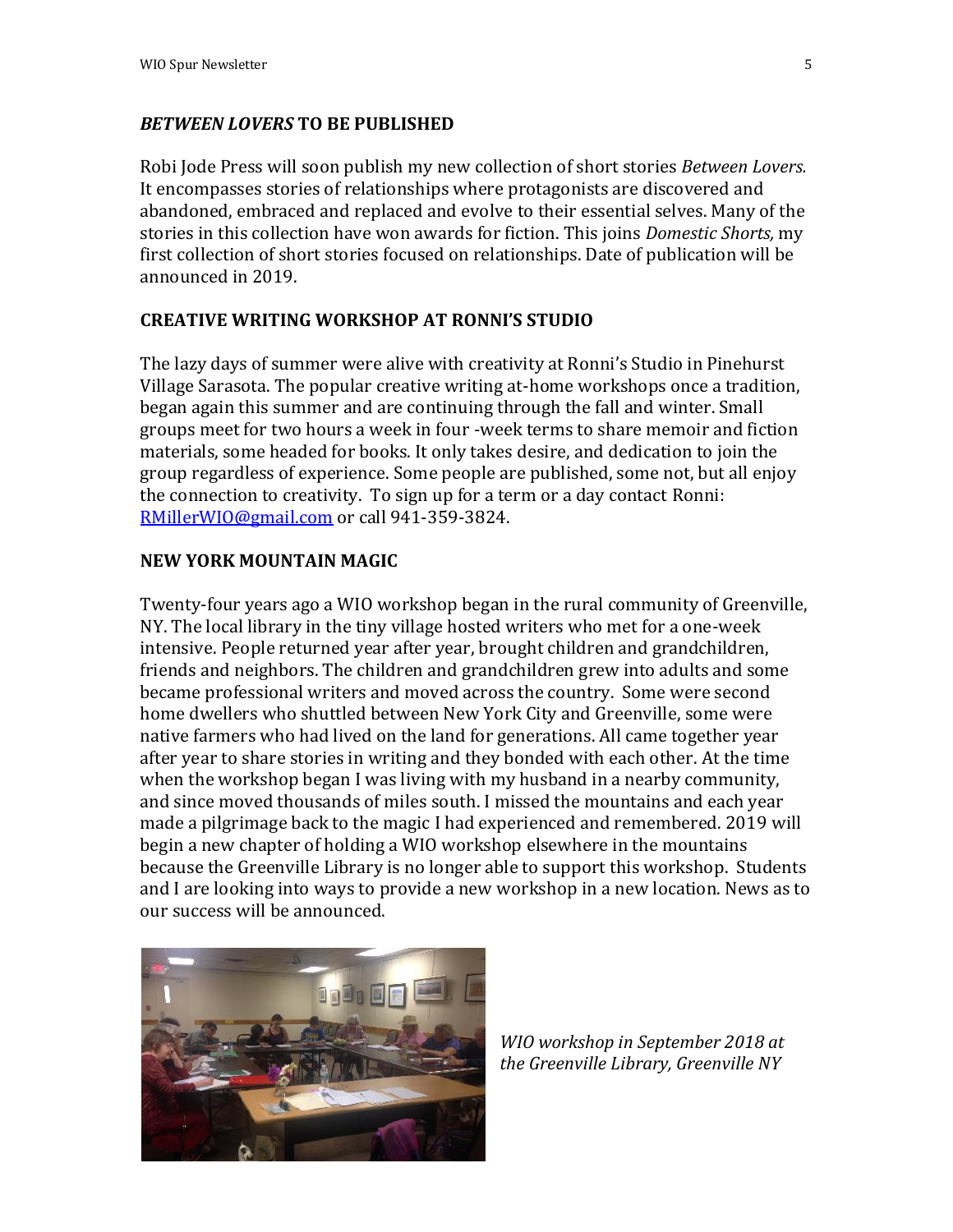# **DOMESTIC SHORTS ON AMAZON**



"She had returned, or was it run off to Italy, the place of her first love, at least with a country that had remained available to her, and provided her with dreams and material to write." From "Memoir Of A Displaced Person" – *Domestic Shorts*

"Eighteen short stories in this collection from author Ronni Miller speak of connections with lovers and places. Female characters struggle with loss, gain and longing and the ironies of life. Pathos and humor and a pinch of romance swirl through the stories that entertain as well as provide a window of insight into the human experience."-*Domestic Shorts* Purchase Ronni's first book of short stories on Amazon:

<https://www.amazon.com/Domestic-Shorts-Ronni-Miller/dp/0692921931> in paperback.

#### **UPCOMING NEWS**



**Sunday Salons** at Ronni's Studio will begin in January, 2019. Those of you who have attended in the past have enjoyed the array of talent presented by writers, artists, musicians, and actors. The opportunity to meet new friends around the dessert table is an additional plus. If you'd like to be included please e-mail me at [RMillerWIO@gmail.com](mailto:RMillerWIO@gmail.com) or call 941-359-3824.

# **A READING OF** *EXPOSED*

Readings are vital to playwrights to ascertain what works and what doesn't. My two-act play will have a preview reading several times in early 2019 in preparation for future production. The Readings will be held at a friend's house in February and at SAPS (Sarasota Area Playwrights Society) in March. If interested in attending, contact RMillerWIO@gmail.com.

*Exposed: A life story of a writer's life. Susan goes from playmate in a washtub to twice-married woman searching for love in all the wrong places. The Catskill Mountains, suburbs of New Jersey, Tuscan hills, Bermuda sands and Florida shores provide the backdrop for lovers and escapades that become the canvas for her stories and novels. Conflicts of rejection plague her journey until she discovers a secret.*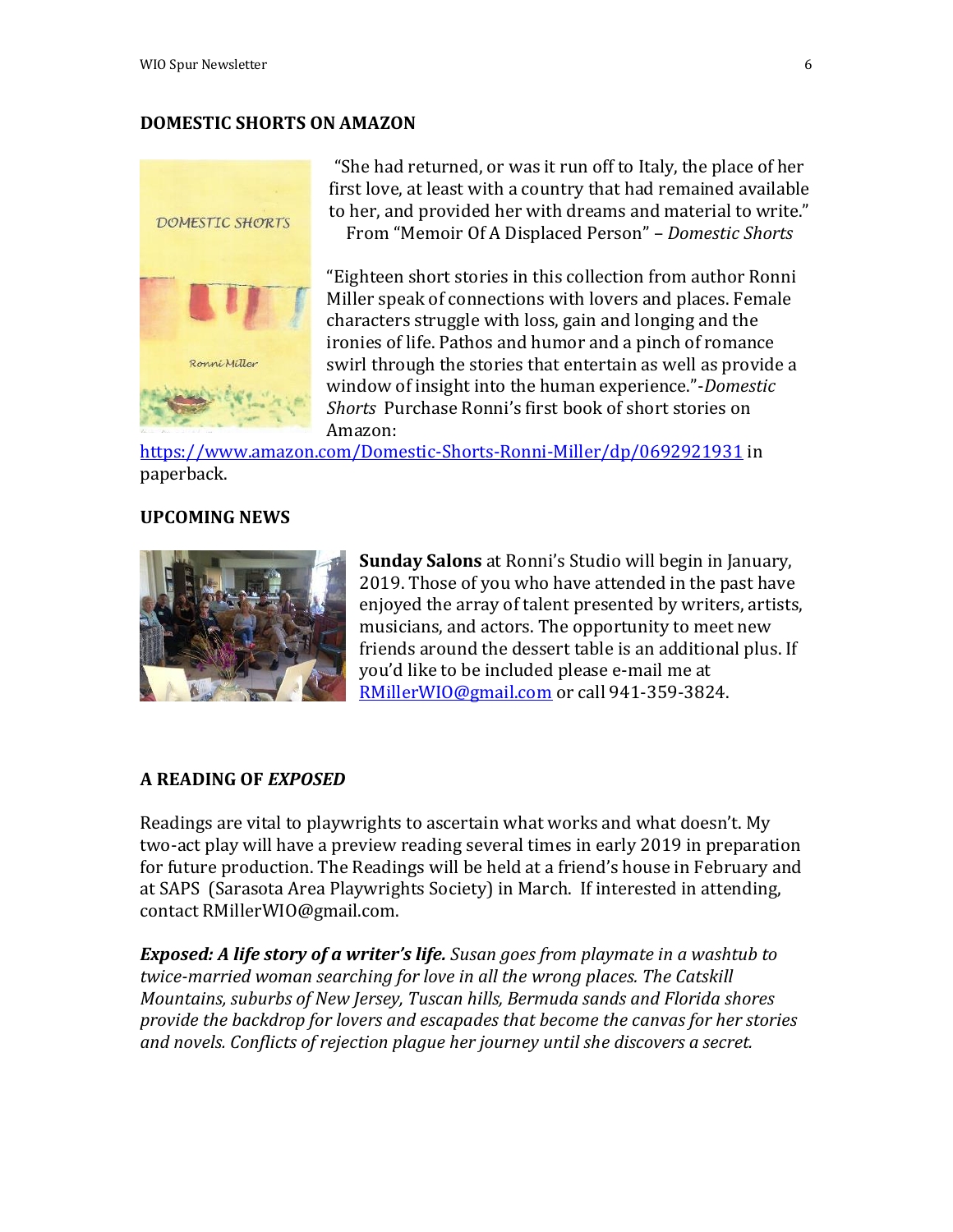# WRITING WORKSHOP SCHEDULE for 2018-2019

#### *Contact Ronni at [RMillerWIO@gmail.com](mailto:RMillerWIO@gmail.com) for more information.*

*Our Writing Workshop Schedule is also posted on ou[r website.](http://www.writeitout.com/WIOlearning.html#Schedule) Times and places can change so please e-mail me or call to get the latest information.*

### **Expressive Writing Workshops**

# **EXPRESSIVE WRITING**

*A writing workshop to use expressive writing techniques for personal growth and wellness.*

**Jewish Family and Children's Services** [Temple Beth Shalom, 1050 S. Tuttle Ave., Building #1, Sarasota, FL 34237](https://www.google.com/maps/place/1050+S+Tuttle+Ave,+Sarasota,+FL+34237/)

Wednesdays 2:00-4:00 PM, from October 3, 2018 through July 2019.

Tuition: Free to those impacted by cancer as patient, caregiver or family member. Facilitator: Ronni Miller Registration: 941-366-2224, ask for Bambi Furtado.

#### **EXPRESS YOURSELF THROUGH WRITING**

*A workshop that stimulates autobiographical material as a means to express and reveal your story in fact and fiction.* 

**The Longboat Key Education Center**

[5370 Gulf of Mexico Drive, Suite #212, Longboat Key, FL 34228](https://www.google.com/maps/place/5370+Gulf+of+Mexico+Dr,+Longboat+Key,+FL+34228)

Tuesdays 1:00-3:00 PM, January 8 through February 28, 2019 (eight sessions) Tuition: members of LBK ED Center - \$145, non-members \$155.

Tuesdays 1:00-3:00 PM, March 5 through March 26, 2018 (4 sessions) Tuition: members of LBK Ed Center: \$85, non-members \$95

Facilitator: Ronni Miller Registration: 941-383-8811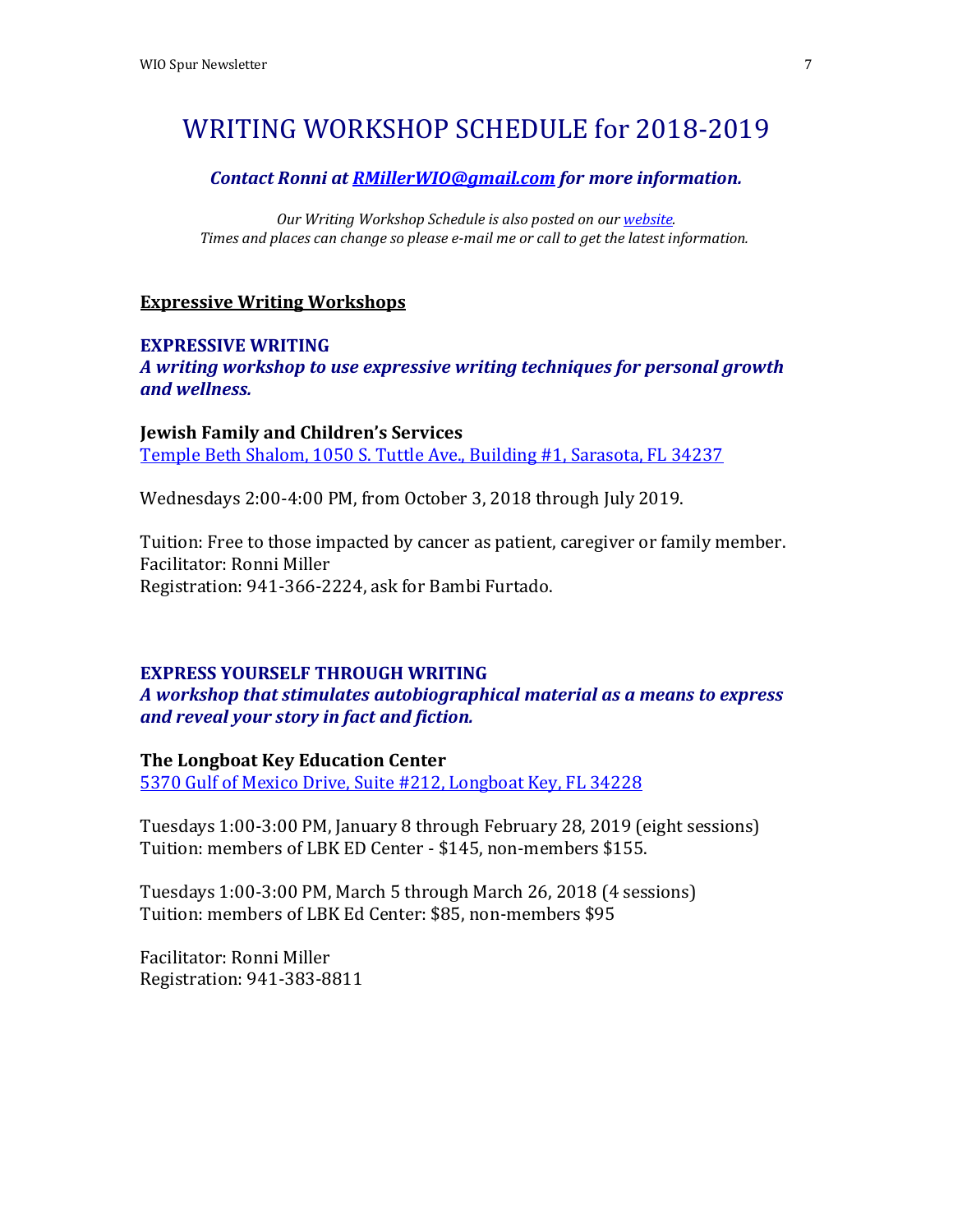#### **MEMOIR PLUS**

*A workshop to write memoirs and any other genres based on personal life experiences.*

#### **OLLI Lifelong Learning Program at Ringling College**

[Temple Beth Shalom, 1050 S. Tuttle Ave., Building #1, Sarasota, FL 34237](https://www.google.com/maps/place/1050+S+Tuttle+Ave,+Sarasota,+FL+34237/)

Winter Term: Thursdays 11:00 AM - 12:20 PM, January 17 - March 7, 2019 (8 sessions)

Spring Term: Thursdays 11:00 AM - 12:20 PM, March 14 - May 2, 2019 (8 sessions)

Summer Term: TBA

Tuition: members: \$85.50, nonmembers: \$95

Facilitator: Ronni Miller Registration: 941-309-5111

# **Creative Writing Workshops**

# **CREATIVE WRITING WORKSHOP** *Workshop to express fiction, nonfiction and poems.*

#### **Ronni's Studio at Pinehurst Village, Sarasota FL 34243**

Thursdays 11:00 AM - 1:00 PM, November 15, 29, Dec. 6, 13, 2018

Fridays 11:00 AM - 1:00 PM, January 4, 11, 18, 25, 2019

Fridays 11:00 AM - 1:00 PM, February 8, 22, March 1, 8, 2019

Fridays 11:00 AM - 1:00 PM, March 15, 22, 29, April 5, 2019

April, May & June TBA

Tuition: \$95 for the term if paid on or before the first class or \$25 if paid for individual classes. Facilitator: Ronni Miller Registration: 941-359-3824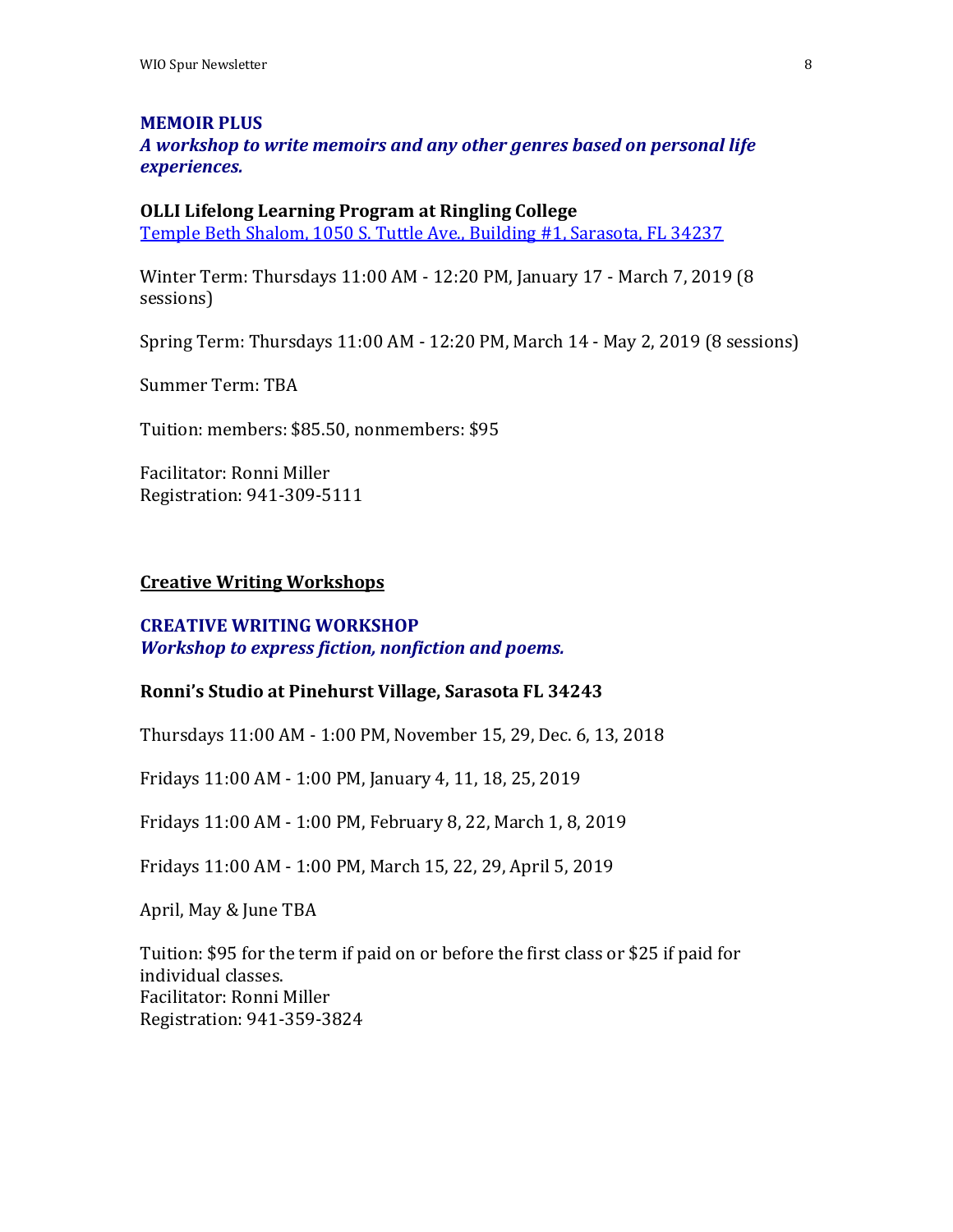# **Playwriting and Playreading Workshops**

# **PLAYWRITING WORKSHOP** *Workshop to write plays and theater pieces.*

# **Ronni's Studio at Pinehurst Village, Sarasota FL 34243**

Thursdays 2:00-4:00 PM, November 15, 29, Dec. 6, 13, 2018

Fridays 2:00-4:00 PM, January 4, 11, 18, 25, 2019

Fridays 2:00-4:00 PM, February 8, 22, March1, 8, 2019

Fridays 2:00-4:00 PM, March 15, 22, 29, April 5, 2019

April, May & June TBA

Tuition: \$95 for the term if paid on or before the first class or \$25 if paid for individual classes. Facilitator: Ronni Miller Registration: 941-359-3824

#### **PLAYREADING: THE HUMAN EXPERIENCE**

*A class to read one-act plays and a full length play, and consider the playwrights' representation of the human experience.*

**OLLI Lifelong Learning Program at Ringling College**

[Temple Beth Shalom, 1050 S. Tuttle Ave., Building](https://www.google.com/maps/place/1050+S+Tuttle+Ave,+Sarasota,+FL+34237/) #1, Sarasota, FL 34237

Winter term: Thursdays 1:00 PM - 2:20 PM, January 17 - March 7, 2019 (8 sessions)

Spring term: Thursdays 1:00 PM - 2:20 PM, March 14 - May 2, 2019 (8 sessions)

Tuition: members \$85.50, non-members \$95 Facilitator: Ronni Miller Registration: 941-309-5111